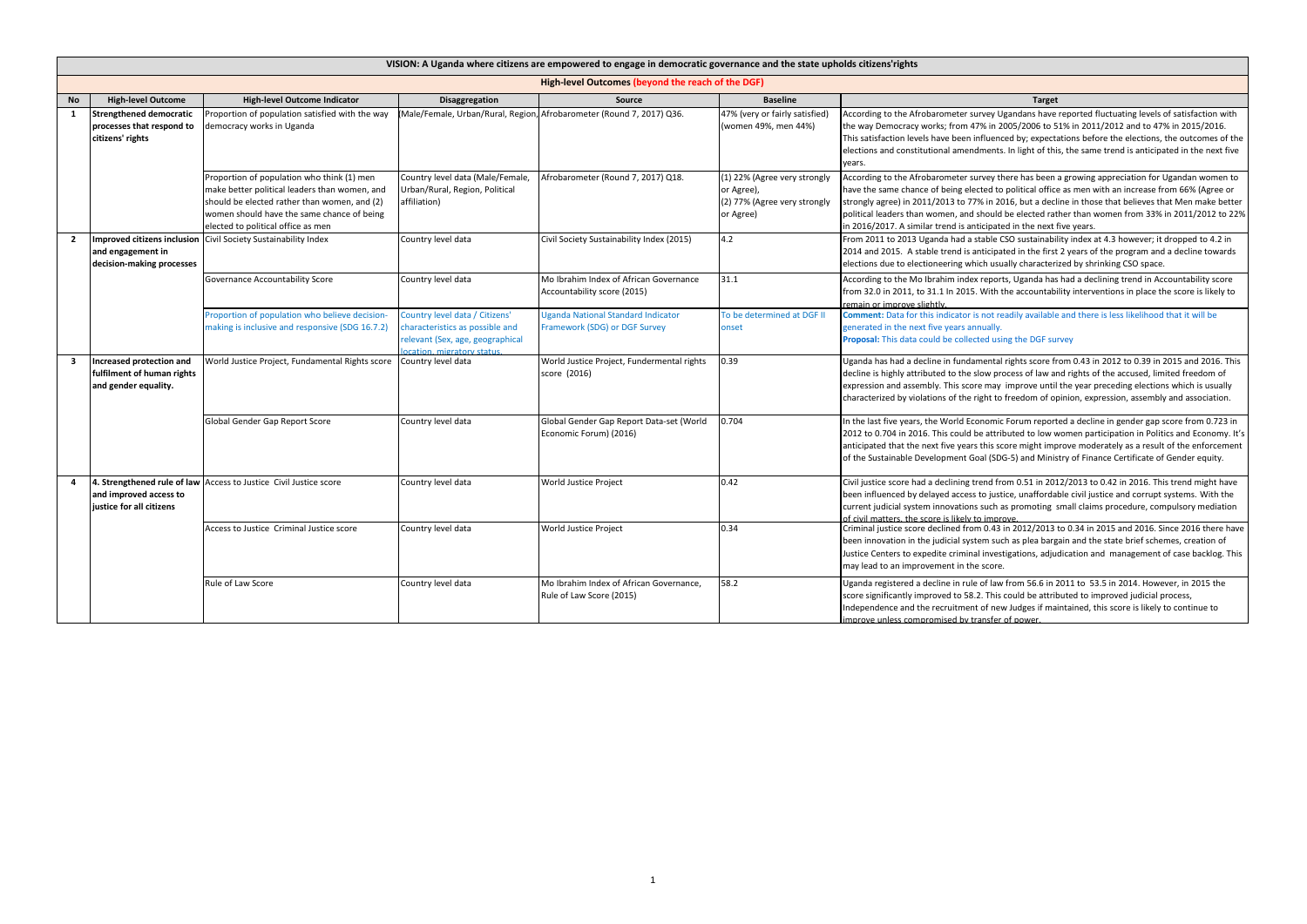|                         | <b>Intermediate Outcomes (to which DGF will contribute)</b>       |                                                                                                                                                                   |                                                                                                                                                                                                                          |                                                                                                                                                                                                                                                     |                                                                        |                                                                                                |  |
|-------------------------|-------------------------------------------------------------------|-------------------------------------------------------------------------------------------------------------------------------------------------------------------|--------------------------------------------------------------------------------------------------------------------------------------------------------------------------------------------------------------------------|-----------------------------------------------------------------------------------------------------------------------------------------------------------------------------------------------------------------------------------------------------|------------------------------------------------------------------------|------------------------------------------------------------------------------------------------|--|
| Sphere<br><b>Ref No</b> | Outcome                                                           | <b>Outcome Indicator</b>                                                                                                                                          | <b>Disaggregation</b>                                                                                                                                                                                                    | Source                                                                                                                                                                                                                                              | <b>Baseline</b>                                                        | <b>Target</b>                                                                                  |  |
|                         | 1. Responsiveness of<br><b>Government towards citizens</b>        | 1.1 Score of local government performance in<br>districts supported by DGF interventions                                                                          | By district                                                                                                                                                                                                              | <b>Local Government Scorecard</b>                                                                                                                                                                                                                   | To be determined at DGF II<br>onset                                    | Baseline/framing papers will determine target                                                  |  |
|                         | improved                                                          | 1.2 Proportion of citizens reporting satisfaction<br>with government services.                                                                                    | (Gender, age, geographical<br>location, migratory status,<br>disability)                                                                                                                                                 | DGF survey                                                                                                                                                                                                                                          | To be determined at DGF II<br>onset                                    | To be determined after the baseline                                                            |  |
|                         |                                                                   | 1.3 Evidence of democratic institutions changing<br>policies or practices (behaviours) as a result of<br>DGF interventions                                        | National and Regional level, by<br>sector, electoral practices<br>(Excluding budget monitoring and<br>accountability See indicator 2.3)                                                                                  | Annual DGF case study produced through a<br>combined outcome mapping - contribution<br>analysis approach to assess and adapt the<br>theory of change behind the area of<br>intervention. Participatory - involving<br>partners and beneficiaries    | 0 case studies (Original theory<br>of change within strategy<br>paper) | 5 case studies (Updated theory of change on an annual basis)                                   |  |
| 2                       | 2. Citizen engagement on<br>government accountability<br>improved | 2.1 Proportion of the citizens that report having<br>engaged with government representatives.                                                                     | (Gender, age, geographical<br>location, migratory status,<br>disability)                                                                                                                                                 | DGF survey                                                                                                                                                                                                                                          | To be determined at DGF II<br>onset                                    | To be determined after the baseline                                                            |  |
|                         |                                                                   | 2.2 Proportion of citizens who report an increase Citizens' characteristics as possible DGF-survey<br>in confidence in claiming their rights                      | and relevant (Sex, age,<br>geographical location, migratory<br>status, disability)                                                                                                                                       |                                                                                                                                                                                                                                                     | To be determined at DGF II<br>onset                                    | To be determined after the baseline                                                            |  |
|                         |                                                                   | 2.3 Evidence of positive government response<br>(policy and practice) to budget monitoring and<br>other accountability initiatives supported by the<br><b>DGF</b> | National and Regional level                                                                                                                                                                                              | Annual DGF case study produced through a<br>combined outcome mapping - contribution<br>analysis approach to assess and adapt the<br>theory of change behind the area of<br>intervention. Participatory - involving<br>partners and beneficiaries    | of change within strategy<br>paper)                                    | O case studies (Original theory   5 case studies (Updated theory of change on an annual basis) |  |
|                         | 3. Human Rights of all<br>citizens are upheld                     | 3.1 Proportion of 2016 UPR recommendations<br>implemented which were (a) agreed by the GoU<br>and (b) not agreed by the GoU                                       | Disaggregation by UPR<br>recommendations                                                                                                                                                                                 | DGF monitoring records, data to be reported<br>by implementing partners. As above - a<br>combined outcome mapping - contribution<br>analysis will be used to provide a more<br>qualitative measure of progress made but to<br><b>DGE</b> interventi | To be determined at DGF II<br>onset.                                   | To be determined after the baseline                                                            |  |
|                         |                                                                   | 3.2 Proportion of citizens that report<br>improvement in protection of fundamental rights fundamental rights<br>as a result of DGF interventions.                 | National and Regional levels,                                                                                                                                                                                            | DGF survey                                                                                                                                                                                                                                          | To be determined at DGF II<br>onset                                    | To be determined after the baseline                                                            |  |
|                         | 4. Access to justice improved                                     | 4.1 Proportion of citizens reporting satisfaction<br>with justice services.                                                                                       | Citizens' characteristics as possible<br>and relevant (Sex, age,<br>geographical location (Specifically<br>DGF districts), migratory status,<br>disability, different types; legal aid,<br>local council courts, police, | (a) DGF survey.<br>(b) National Service Delivery survey<br>(c)client satsifaction survey with JLOS<br>(d) Hill Survey                                                                                                                               | To be determined at DGF II<br>onset - baseline study                   | To be ditermined after the baseline survey                                                     |  |
|                         |                                                                   | 4.2 Proportion of cases committed by security<br>forces acted upon (i.e. reported > investigated ><br>taken to court)                                             | Cases reported, Investigated and<br>acted upon<br>By district, by DGF implementing<br>partner, issue types                                                                                                               | Possible sources include: UHRC reporting on<br>cases of torture (is torture increasing or is<br>reporting increasing or is it both?). HURINET<br>police accountability project. Police<br>Standards Unit                                            | To be generated from the<br>baseline study                             | To be ditermined after the baseline survey                                                     |  |
|                         | 5. Gender Equality Enhanced                                       | 5.1 Number of pro-gender laws passed and/or<br>regulated with DGF support                                                                                         | Type of law/policy, National,<br>District                                                                                                                                                                                | DGF monitoring records, data to be reported To be generated from the<br>by implementing partners.                                                                                                                                                   | baseline study                                                         | Baseline/framing papers will determine target                                                  |  |
|                         |                                                                   | 5.2 % of annual budget allocations to gender<br>responsive activities in Ministries, Departments,<br>Agencies                                                     | National level                                                                                                                                                                                                           | EOC reports/budget reviews<br>(Responsiveness of Ministerial Policy<br><b>Statements to Gender Equity Requirements</b>                                                                                                                              | 53% (2016/17)                                                          | To be determined after consultation with EOC                                                   |  |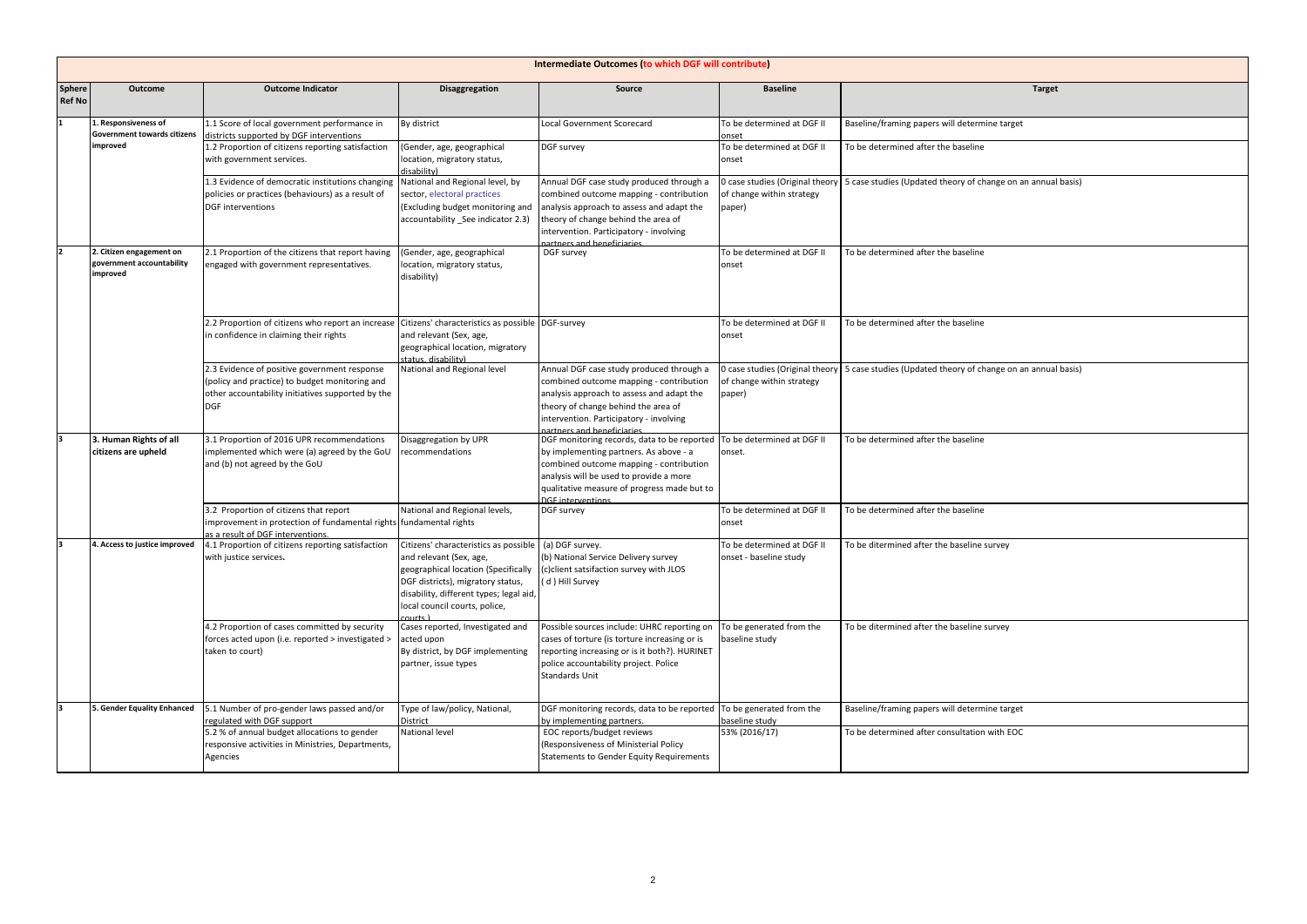|                         | <b>Outputs</b>                                                   |                                                                                                                                                                                   |                                                                                                                                                                                                                         |                                                                                                               |                 |               |  |
|-------------------------|------------------------------------------------------------------|-----------------------------------------------------------------------------------------------------------------------------------------------------------------------------------|-------------------------------------------------------------------------------------------------------------------------------------------------------------------------------------------------------------------------|---------------------------------------------------------------------------------------------------------------|-----------------|---------------|--|
|                         | <b>Outputs concerning processes</b>                              |                                                                                                                                                                                   |                                                                                                                                                                                                                         |                                                                                                               |                 |               |  |
| No                      | <b>Corresponds to Area of</b><br><b>Interventions</b>            | <b>Output Indicator</b>                                                                                                                                                           | <b>Disaggregation</b>                                                                                                                                                                                                   | Source                                                                                                        | <b>Baseline</b> | <b>Target</b> |  |
| $\mathbf{1}$            | 1.1; 1.4; 2.1; 2.2; 2.3; 2.5;<br>3.1; 3.2; 3.3; 1.3              | Number (and type) of issue-based initiatives to<br>influence the legislative/ policy framework                                                                                    | political party; level of party<br>structure; qualitative - information by implementing partners<br>on the process; Electoral<br>Legislative and policy frameworks                                                      | DGF monitoring records, data to be reported                                                                   | not relevant    | 1,177         |  |
| $\overline{2}$          | 1.1, 1.2, 1.3, 2.1, 2.2, 2.3,<br>3.2                             | Number of cases (examples) where inputs from<br>citizen or CSOs are taken on board by elected<br>epresentatives                                                                   | and relevant (Sex, age,<br>geographical location, migratory<br>status, disability); level of elected<br>representatives (parliament, local<br>councils); qualitative - information<br>on what the initiative was/result | Citizens' characteristics as possible DGF monitoring records, data to be reported<br>by implementing partners | not relevant    | 1,060         |  |
| $\overline{\mathbf{3}}$ | 1.1; 1.2; 1.4; 2.1; 2.2,<br>2.3, 2.5; 3.1; 3.2; 3.3; 1.3;<br>2.4 | Number of public forums where government /<br>state institution representatives interact with<br>the citizens and/or CSOs to inffluence a<br>legislation and/or policy framework. | Type of forum (dialogue meeting,<br>coalition, partnership) at national<br>level and/or local level                                                                                                                     | DGF monitoring records, data to be reported<br>by implementing partners                                       | not relevant    | 4,395         |  |
| $\overline{a}$          | 1.3; 2.3                                                         | Number of political parties that make<br>nformation on conducting of internal<br>nomination procedures of candidates for<br>political posts publicly available                    | Political party; level of party<br>structure; qualitative - information by implementing partners<br>on the process                                                                                                      | DGF monitoring records, data to be reported                                                                   | not relevant    | 10            |  |
| 5                       | 3.3; 2.4                                                         | Number of initiatives taken up by targeted duty<br>bearers related to implementation of pro-gender<br>equality legislative frameworks                                             | Type of initiative; level of<br>legislative framework (national /<br>sub national); implementing<br>partner                                                                                                             | DGF monitoring records, data to be reported<br>by implementing partners                                       | not relevant    | 133           |  |
| 6                       | 3.4                                                              | Number of conflict prevention, peace building<br>and transitional justice events conducted                                                                                        | Type of issue (Conflict prevention,<br>peace building or transitional<br>Justice); Goegraphical Distributions<br>(National/Sub-national),                                                                               | DGF monitoring records, data to be reported<br>by implementing partners                                       | not relevant    | 1,500         |  |
|                         |                                                                  |                                                                                                                                                                                   |                                                                                                                                                                                                                         | <b>Outputs concerning beneficiaires</b>                                                                       |                 |               |  |
| $\overline{7}$          | 1.2; 2.3; 2.4                                                    | Number of individuals participating in DGF<br>supported events                                                                                                                    | Type of campaign; Citizens'<br>characteristics as possible and<br>relevant (Sex, age, geographical<br>location, migratory status,<br>licahility)                                                                        | DGF monitoring records, data to be reported<br>by implementing partners                                       | not relevant    | 8,115,000     |  |
| 8                       | 1.2; 2.4; 3.1                                                    | Number of Youth representatives engaged in<br>decision making structures                                                                                                          | Type of structure (political parties,<br>CSOs, local government, MPs etc.)<br>Citizens' characteristics as possible<br>and relevant (Sex, age,<br>geographical location, migratory<br>status, disability)               | DGF monitoring records, data to be reported<br>by implementing partners                                       | not relevant    | 10,000        |  |
| 9                       | 1.2; 1.3; 2.4; 3.1                                               | Number of women representatives engaged in<br>decision making structures                                                                                                          | Type of structure (political parties,<br>CSOs, local government, MPs etc.)<br>Citizens' characteristics as possible<br>and relevant (Sex, age,<br>geographical location, migratory<br>status, disability)               | DGF monitoring records, data to be reported<br>by implementing partners                                       | not relevant    | 9,100         |  |
| 10                      | All Aols                                                         | No of citizens representing marginalized groups<br>participating in DGF funded activities and events                                                                              | Characteristics of citizens (Sex,<br>age, geographical location,<br>migratory status, disability),<br>Marginalization category                                                                                          | DGF monitoring records, data to be reported<br>by implementing partners                                       | not relevant    | 161,000       |  |
| 11                      |                                                                  | Number of conflict and/or torture victims<br>assisted                                                                                                                             | Gender, Age, type of conflict<br>and/or torture, geographical<br>distribution                                                                                                                                           | DGF monitoring records, data to be reported<br>by implementing partners                                       | not relevant    | 3,000         |  |